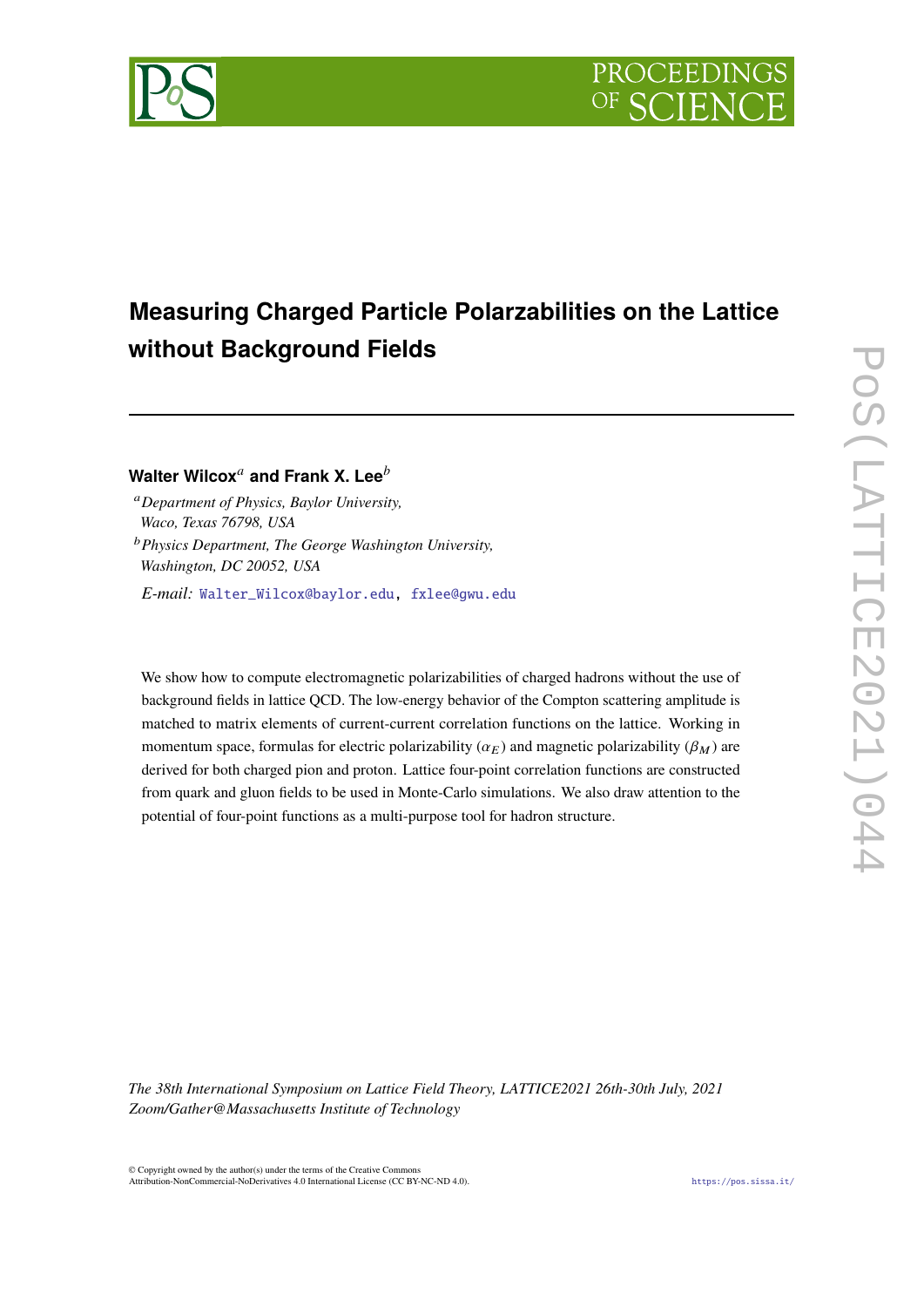### **1. Introduction**

Understanding electromagnetic polarizabilities has been a long-term goal of lattice QCD. The challenge lies in the need to apply both QCD and QED principles. The standard tool to compute polarizabilities is the background field method which has been widely used  $[1-9]$  $[1-9]$ . Although such calculations are relatively straightforward, requiring only two-point functions, there are a number of unique challenges. These include the problem of removing electro-quenching of the external field and the fact that charged particles accelerate in an electric field and exhibit Landau levels in a magnetic field. For this reason, most calculations have focused on neutral hadrons.

In this work, we examine the use of four-point functions to extract polarizabilities. As we shall see, the method is ideally suited to charged hadrons. Although four-point correlation functions have been applied to various aspects of hadron structure [\[10\]](#page-8-2), not too much attention has been paid to its potential application for polarizabilities. The only work we are aware of are two attempts 25 years ago, one based in position space [\[11\]](#page-8-3), one in momentum space [\[12\]](#page-8-4).

#### **2. Charged pion**

We follow closely the notations and conventions of Ref. [\[12\]](#page-8-4). The central object is the time-ordered Compton scattering tensor defined by the four-point correlation function<sup>[1](#page-1-0)</sup>,

<span id="page-1-2"></span>
$$
T_{\mu\nu} = i \int d^4x e^{ik_2 \cdot x} (\pi(p_2)|T j_\mu(x) j_\nu(0)|\pi(p_1)) \tag{1}
$$

<span id="page-1-1"></span>where the electromagnetic current density  $j_{\mu} = q_{\mu} \bar{u} \gamma_{\mu} u + q_{d} \bar{d} \gamma_{\mu} d$ , is built from up and down quark fields ( $q_u = 2/3$ ,  $q_d = -1/3$ ). The function is represented in Fig. [1.](#page-1-1) We work with a special





kinematical setup called the zero-momentum Breit frame given by,

<span id="page-1-3"></span>
$$
p_1 = (m, \vec{0}),
$$
  
\n
$$
k_1 = (0, \vec{k}), k_2 = (0, \vec{k}), \vec{k} = k\hat{z}, k \ll m,
$$
  
\n
$$
p_2 = -k_2 + k_1 + p_1 = (m, \vec{0}),
$$
\n(2)

<span id="page-1-0"></span><sup>&</sup>lt;sup>1</sup>We use round brackets  $(\cdots | \cdots)$  to denote continuum matrix elements, and angle brackets  $\langle \cdots | \cdots \rangle$  lattice matrix elements.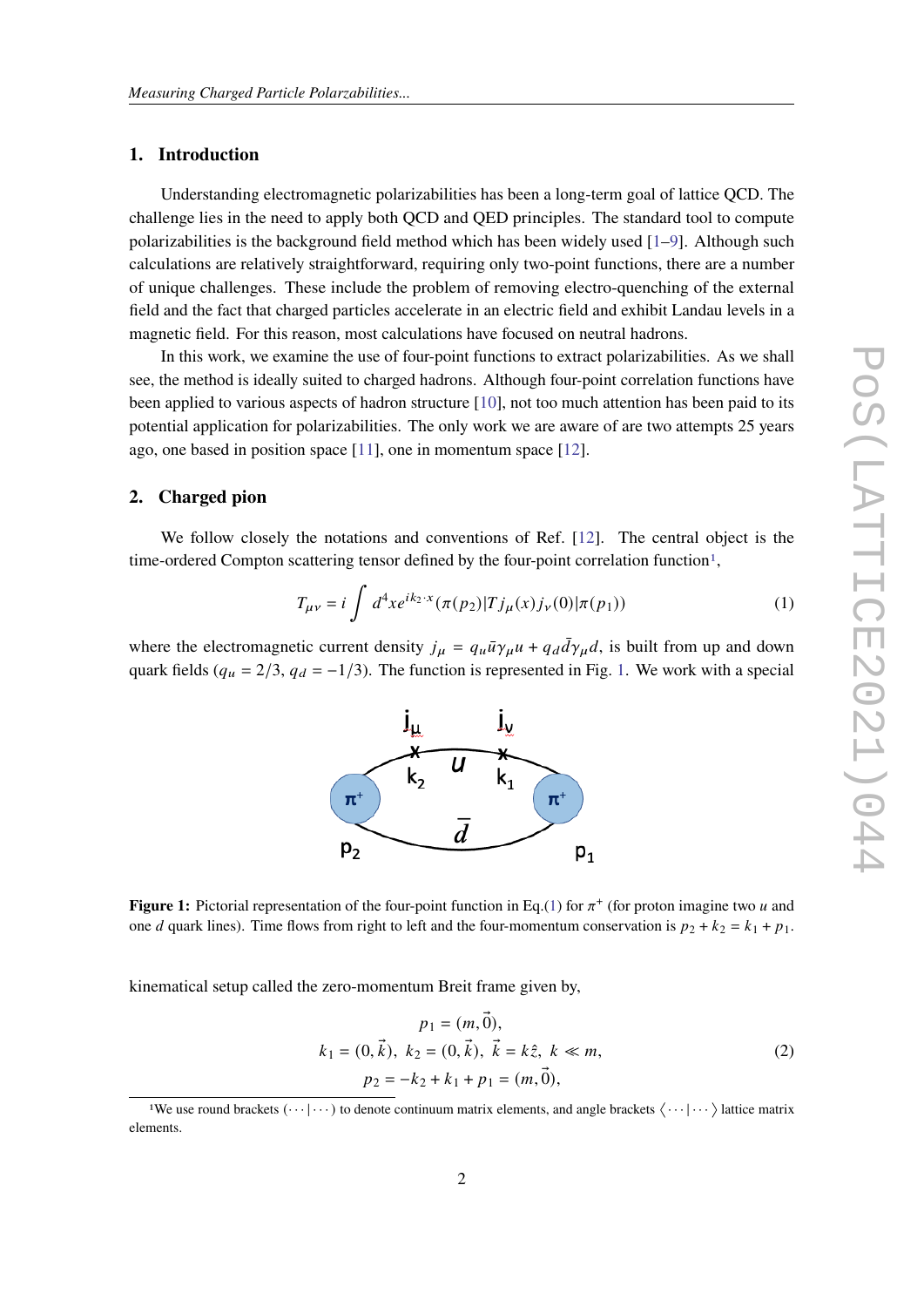Essentially it can be regarded as forward double virtual Compton scattering.

On the phenomenological level, the process can be described by an effective relativistic theory to expose its physical content. The tensor can be parameterized to second order in photon momentum by the general form,

<span id="page-2-0"></span>
$$
\sqrt{2E_1 2E_2} T_{\mu\nu} = -\frac{T_\mu (p_1 + k_1, p_1) T_\nu (p_2, p_2 + k_2)}{(p_1 + k_1)^2 - m^2} - \frac{T_\mu (p_2, p_2 - k_1) T_\nu (p_1 - k_2, p_1)}{(p_1 - k_2)^2 - m^2}
$$
  
+2g<sub>\mu\nu</sub> + A(k<sup>2</sup><sub>1</sub> g<sub>\mu\nu</sub> - k<sub>1</sub> \mu k<sub>1\nu</sub> + k<sup>2</sup><sub>2</sub> g<sub>\mu\nu</sub> - k<sub>2</sub> \mu k<sub>2\nu</sub>) + B(k<sub>1</sub> \cdot k<sub>2</sub> g<sub>\mu\nu</sub> - k<sub>2</sub> \mu k<sub>1\nu</sub>)  
+C(k<sub>1</sub> \cdot k<sub>2</sub>Q<sub>\mu</sub>Q<sub>\nu</sub> + Q \cdot k<sub>1</sub>Q \cdot k<sub>2</sub>g<sub>\mu\nu</sub> - Q \cdot k<sub>2</sub>Q<sub>\mu</sub> k<sub>1\nu</sub> - Q \cdot k<sub>1</sub>Q<sub>\nu</sub> k<sub>2\mu</sub>), (3)

where  $Q = p_1 + p_2$  and A, B, C are constants to be characterized. We use a non-covariant normalization

$$
\sum_{n} \int \frac{d^3 p}{(2\pi)^3} |n(p)) (n(p)| = 1,
$$
\n(4)

which is why the square root factor is in front of  $T_{\mu\nu}$ . The pion electromagnetic vertex with momentum transfer  $q = p' - p$  is written as

$$
T_{\mu}(p',p) = (p'_{\mu} + p_{\mu})F_{\pi}(q^2) + q_{\mu}\frac{p'^2 - p^2}{q^2}(1 - F_{\pi}(q^2)).
$$
\n(5)

It satisfies  $q_{\mu}T_{\mu}(p',p) = p'^2 - p^2$  for off-shell pions, which is needed for the Ward-Takahashi identity. Current conservation  $(k_1^{\mu})$  ${}^{\mu}_{1}T_{\mu\nu} = k_{2}^{\nu}T_{\mu\nu} = 0$ ) immediately leads to A being related to the charge radius by  $A = \langle r^2 \rangle / 3$ . The first three terms on the right in Eq.[\(3\)](#page-2-0) are the Born contributions to scattering from the pion and the remaining three are contact terms. The electric polarizability,  $\alpha_E$ , and magnetic polarizability,  $\beta_M$ , terms come from B and C,

<span id="page-2-2"></span>
$$
\alpha_E \equiv -\alpha \left(\frac{B}{2m} + 2mC\right), \beta_M \equiv \alpha \frac{B}{2m}.
$$
 (6)

For electric polarizability, we work with the  $\mu = \nu = 0$  component of Eq.[\(3\)](#page-2-0). To order  $\vec{k}^2$  one has

$$
T_{00} = T_{00}^{Born} + \frac{\alpha_E}{\alpha} \vec{k}^2. \tag{7}
$$

The next step is to relate the polarizabilities to lattice matrix elements. To this end, we need to convert from continuum to a lattice of isotropic spacing a with  $N_s = N_x \times N_y \times N_z$  number of spatial sites by the following correspondence,

$$
|n(p)) \to V^{1/2}|n(p)>, j_{\mu}(x) \to \frac{Z_V}{a^3} j_{\mu}^L(x), \int d^4x \to a^4 \int_{-\infty}^{\infty} dt \sum_{\vec{x}}, \tag{8}
$$

where  $V = N_s a^3$  and the superscript L denotes they are lattice version of the continuum entities. We are still in Minkowski spacetime. We keep the time continuous but dimensionless for convenience in the following discussion. The renormalization factor  $Z_V$  for the lattice current  $j^L_\mu = (\rho^L, -\vec{j}^L)$  can be taken to be unity if conserved currents are used on the lattice.  $Eq.(1)$  $Eq.(1)$  becomes,

<span id="page-2-1"></span>
$$
T_{\mu\nu} = i N_s a \int dt \sum_{\vec{x}} e^{ik_2 \cdot x} \langle \pi(p_2) | T j^L_{\mu}(x) j^L_{\nu}(0) | \pi(p_1) \rangle.
$$
 (9)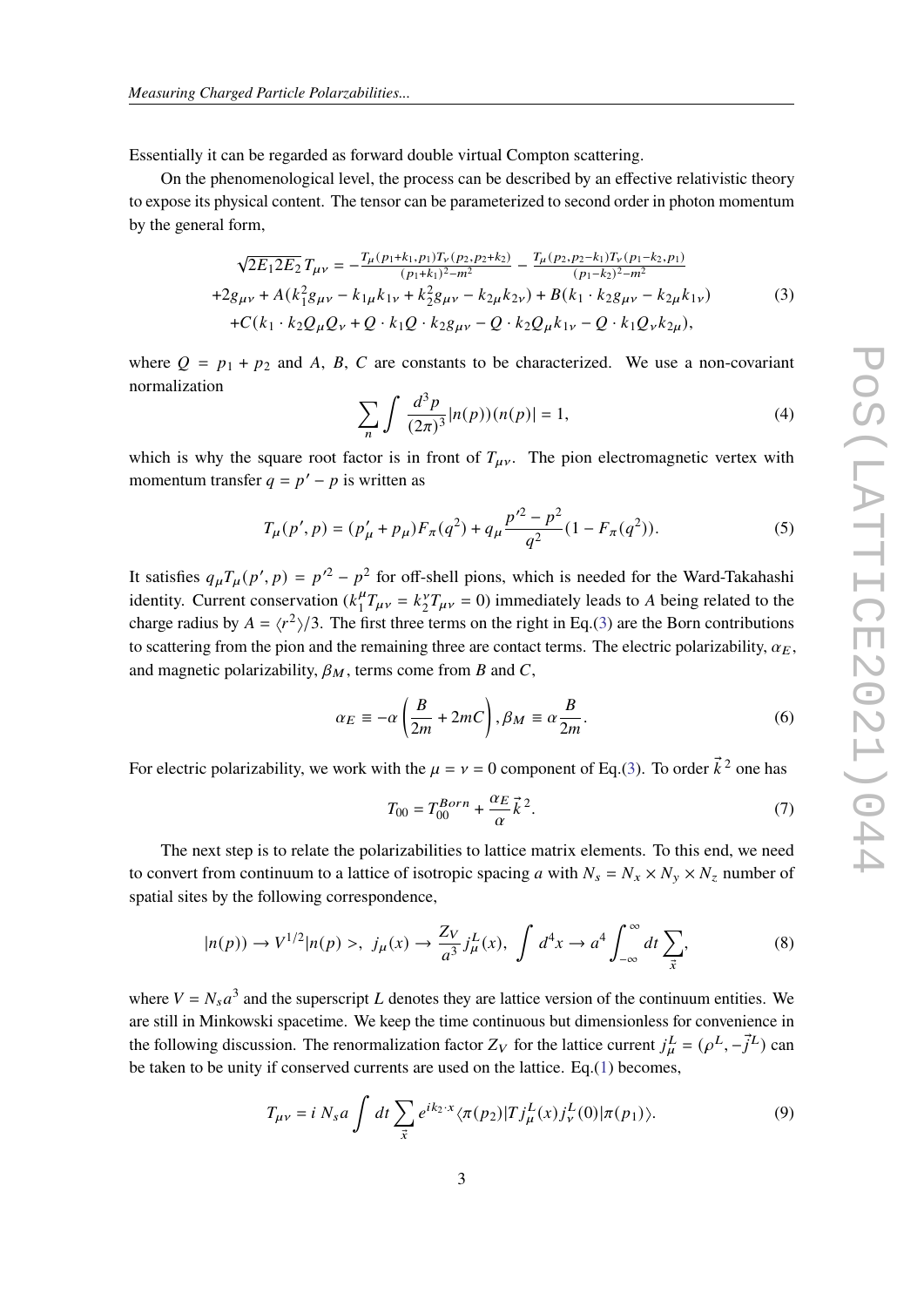On the lattice, there is a contribution to this function when  $p_1 = p_2$ , called a vacuum expectation value (or VEV), that must be subtracted out. The reason is we are interested in differences relative to the vacuum, not the vacuum itself. Formally, this is enforced by requiring normal ordering instead of time ordering in Eq.[\(9\)](#page-2-1),

<span id="page-3-1"></span>
$$
: j_{\mu}^{L}(x)j_{\nu}^{L}(0) := Tj_{\mu}^{L}(x)j_{\nu}^{L}(0) - \langle 0|Tj_{\mu}^{L}(x)j_{\nu}^{L}(0)|0\rangle. \tag{10}
$$

Including this subtracted contribution, the entire  $\mu = 0$ ,  $\nu = 0$  correlator may be characterized as

$$
T_{00} \equiv T_{00}^{elas} + T_{00}^{inel}.
$$
\n(11)

After insertion of a complete set of intermediate lattice states between the currents, the elastic part  $T_{00}^{elas}$  is separated from the inelastic part. It turns out the Born term  $T_{00}^{Born}$  in the continuum slightly differs from  $T_{00}^{elas}$  on the lattice. This matching produces<sup>[2](#page-3-0)</sup>

$$
T_{00}^{inel}(\vec{q}) = \vec{q}^2 \left( \frac{\alpha_E}{\alpha} - \frac{\langle r^2 \rangle}{3m_\pi} \right),\tag{12}
$$

or a formula for charged pion electric polarizability on the lattice,

<span id="page-3-4"></span>
$$
\alpha_E^{\pi} = \alpha \left[ \frac{\langle r^2 \rangle}{3m_{\pi}} + \frac{T_{00}(\vec{q}_1) - T_{00}^{elas}(\vec{q}_1)}{\vec{q}_1^2} \right],
$$
\n(13)

where  $\vec{q}_1$  emphasizes that the formula is valid for the smallest non-zero spatial momentum on the lattice.

Charged pion magnetic polarizability proceeds in a similar fashion, except we consider the spatial component  $T_{11}$  ( $T_{22}$  gives the same result). Under the same kinematics given in Eq.[\(2\)](#page-1-3), this component from the general form in Eq.[\(3\)](#page-2-0) reads

<span id="page-3-2"></span>
$$
T_{11} = -\frac{1}{m_{\pi}} + \vec{k}^2 \left( \frac{\langle r^2 \rangle}{3} + \frac{\beta_M}{\alpha} \right). \tag{14}
$$

On the other hand Eqs.[\(9\)](#page-2-1) and [\(10\)](#page-3-1) for  $\mu = 1$ ,  $\nu = 1$  give the lattice form. Again, a complete set of lattice states are inserted between the currents. Unlike  $T_{00}$ , the elastic piece in the sum vanishes under the special kinematics,

$$
\langle \pi(\vec{0})|j_1^L(0)|\pi(\vec{q},s)\rangle = 0,\tag{15}
$$

since the matrix element is proportional to  $(\vec{0} + \vec{q})_1$  in 1-direction but momentum  $\vec{q}$  is in 3-direction.

For the inelastic contributions, the types of intermediate state contributing are vector or axial vector mesons [\[12\]](#page-8-4). There is no need to analyze the matrix elements explicitly as done in Ref. [\[12\]](#page-8-4) for the electric case. We only need to know that the inelastic part can be characterized up to order  $\vec{q}^2$  by the form,

<span id="page-3-3"></span>
$$
T_{11}(\vec{q}) \equiv T_{11}(\vec{0}) + \vec{q}^2 K_{11},\tag{16}
$$

with  $T_{11}(\vec{0})$  and  $K_{11}$  to be related to physical parameters and determined on the lattice. Note that we deliberately use the full amplitude label  $T_{11}$  instead of  $T_{11}^{inel}$  since the elastic part is zero.

<span id="page-3-0"></span><sup>&</sup>lt;sup>2</sup>In this work we use  $\vec{k}$  to denote continuum momentum and  $\vec{q}$  lattice momentum with the same physical unit. When we match the two forms we set  $\vec{k} = \vec{q}$  and express the result in terms of  $\vec{q}$ .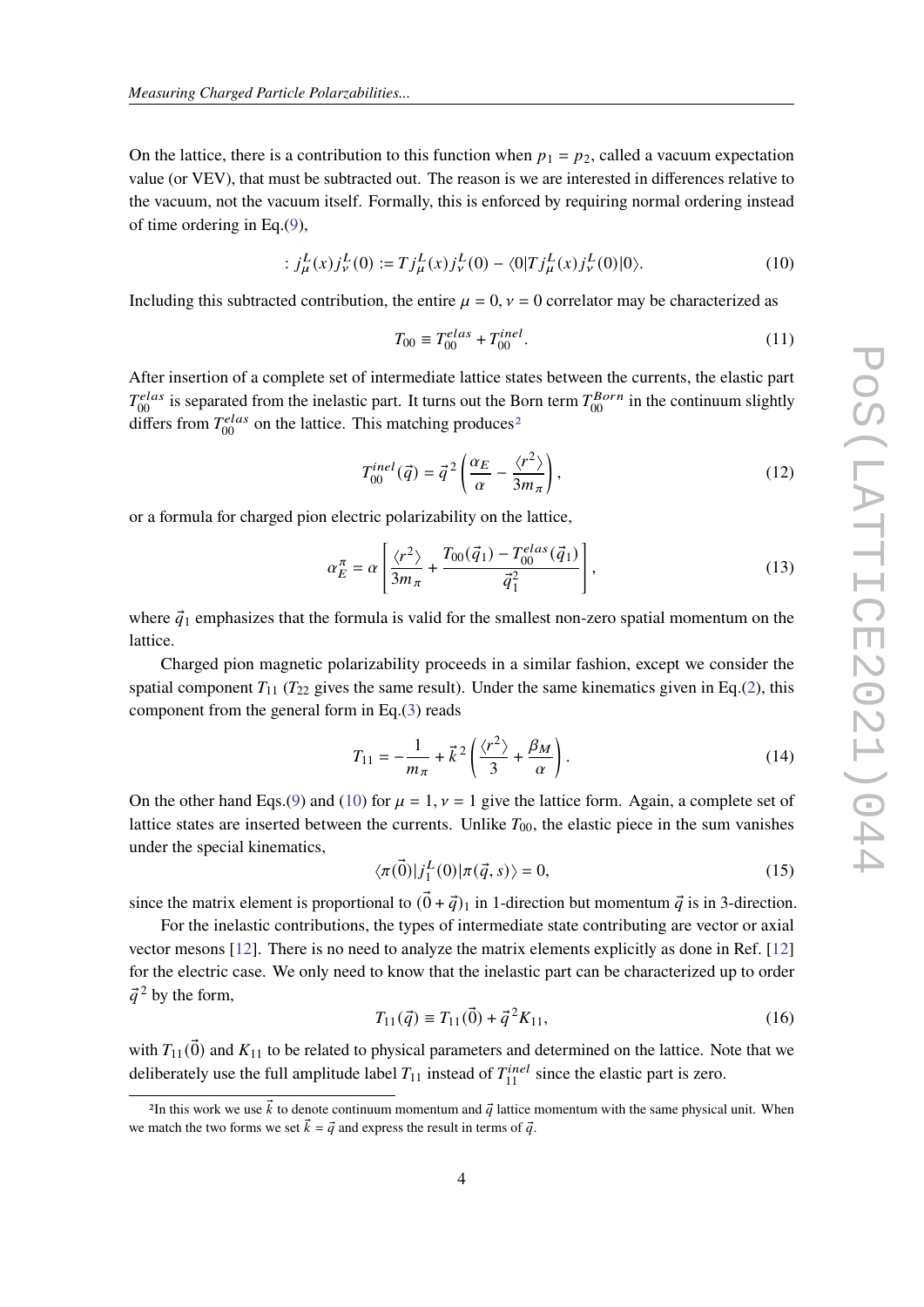Matching the full amplitude on the lattice in Eq.[\(14\)](#page-3-2) with the continuum version in Eq.[\(16\)](#page-3-3), we obtain two relations,

$$
-\frac{1}{m_{\pi}} = T_{11}(\vec{0}), \ \frac{\langle r^2 \rangle}{3m_{\pi}} + \frac{\beta_M}{\alpha} = K_{11}.
$$
 (17)

The first relation is a sum rule at zero momentum. The second leads to a formula for charged pion magnetic polarizability,

<span id="page-4-1"></span>
$$
\beta_M^{\pi} = \alpha \left[ -\frac{\langle r^2 \rangle}{3m_{\pi}} + \frac{T_{11}(\vec{q}_1) - T_{11}(\vec{0})}{\vec{q}_1^2} \right],
$$
\n(18)

where  $\vec{q}_1$  is the lowest momentum on the lattice. Compared to charged pion electric polarizability  $\alpha_E^{\pi}$ in Eq.[\(13\)](#page-3-4), we see that instead of subtracting the elastic contribution, we subtract the zero-momentum inelastic contribution in the magnetic polarizability. In other words, there is no zero-momentum contribution in  $\alpha_E^{\pi}$ , and no elastic contribution in  $\beta_M^{\pi}$ .

#### **3. Proton**

We start with a unpolarized proton Compton tensor parameterized to second order in photon momentum,

<span id="page-4-0"></span>
$$
\sqrt{2E_1 2E_2} T_{\mu\nu} = T_{\mu\nu}^{Born} + B(k_1 \cdot k_2 g_{\mu\nu} - k_{2\mu} k_{1\nu}) + C(k_1 \cdot k_2 Q_\mu Q_\nu + Q \cdot k_1 Q \cdot k_2 g_{\mu\nu} \quad (19)
$$

$$
-Q \cdot k_2 Q_\mu k_{1\nu} - Q \cdot k_1 Q_\nu k_{2\mu}),
$$

where  $Q = p_1 + p_2$ . For Born term we take from Ref. [\[13\]](#page-8-5),

$$
T_{\mu\nu}^{Born} = \frac{B_{\mu\nu}(p_2, k_2, s_2 | p_1, k_1, s_1)}{m_p^2 - s} + \frac{B_{\nu\mu}(p_2, -k_1, s_2 | p_1, -k_2, s_1)}{m_p^2 - u},
$$
(20)

where the function is (note a factor of  $1/2$  difference between our definition and Ref. [\[13\]](#page-8-5)),

$$
B_{\mu\nu}(p_2, k_2, s_2 | p_1, k_1, s_1) = \bar{u}(p_2, s_2) \Gamma_{\mu}(-k_2) (\rlap{/}P + m_p) \Gamma_{\nu}(k_1) u(p_1, s_1). \tag{21}
$$

Here  $P = p_2 + k_2 = p_1 + k_1$  is the standard 4-momentum conservation for Compton scattering. There is no A term here because the proton Born terms obey current conservation, unlike the pion case in Eq.[\(3\)](#page-2-0). The B and C are still related to polarizabilities as in Eq.[\(6\)](#page-2-2).

The Born amplitude has virtual (or off-shell) intermediate hadronic states in the s and u channels, whereas on the lattice we have real (or on-shell) intermediate states. This will produce a difference with the elastic contribution to be discussed later. The vertex function is defined by

$$
\Gamma_{\mu}(k) = \gamma_{\mu} F_1 + \frac{iF_2}{2m_p} \sigma_{\mu\lambda} k^{\lambda},\tag{22}
$$

where  $F_{1,2}$  are the Dirac and Pauli form factors. Specializing to our kinematics in Eq.[\(2\)](#page-1-3), we have

$$
s = (p_1 + k_1)^2 = m_p^2 - \vec{k}^2, u = (p_1 - k_2)^2 = m_p^2 - \vec{k}^2,
$$
 (23)

Including the contact interaction term, the generic amplitude has the form to order  $\vec{k}^2$ .

$$
T_{00}(\vec{k}) = T_{00}^{Born}(\vec{k}) + \vec{k}^2 \frac{\alpha_E^p}{\alpha}.
$$
 (24)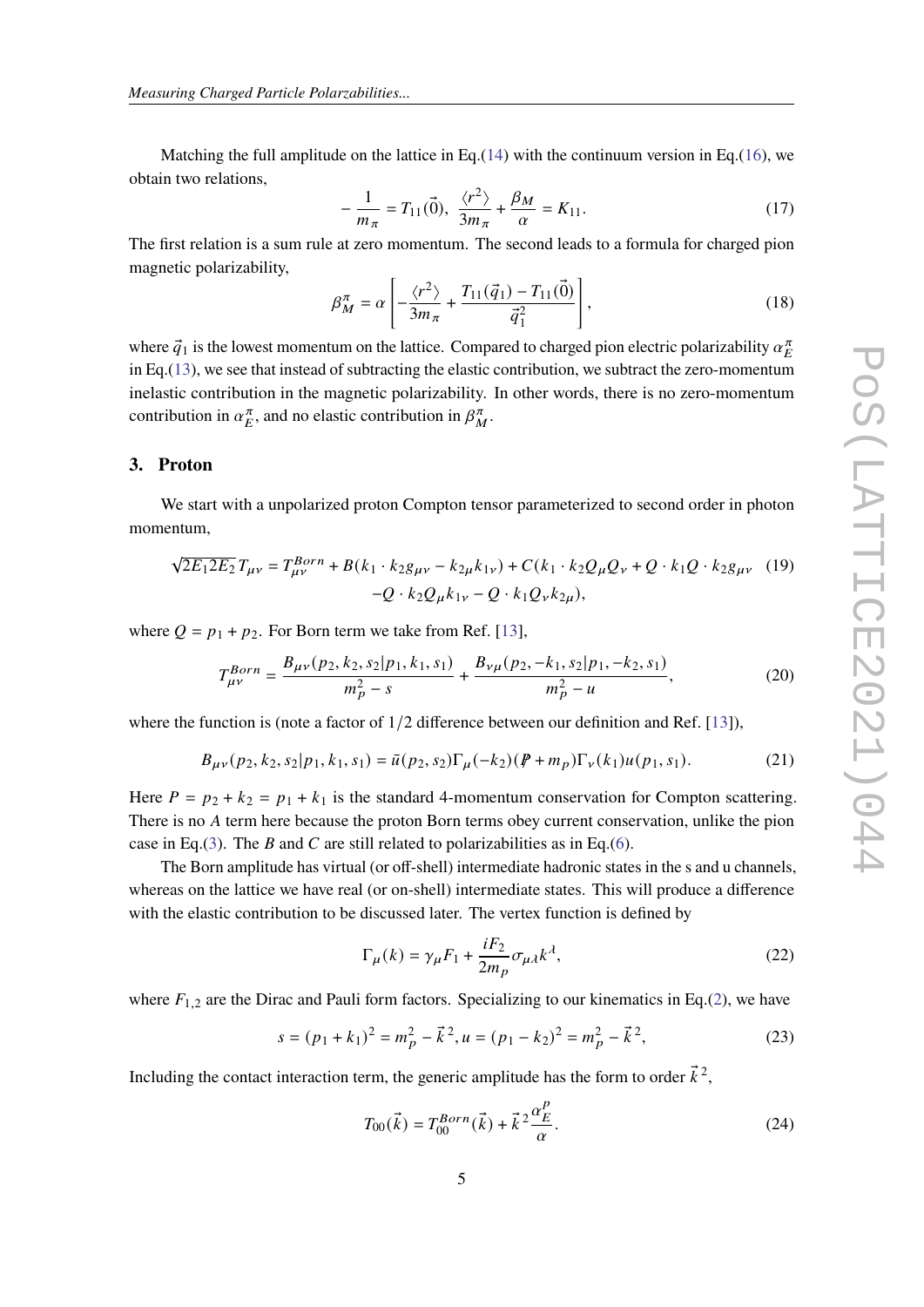On the other hand, we consider the unpolarized four-point function of the proton in lattice regularization,

$$
T_{\mu\nu} = i \ N_s a \frac{1}{2} \sum_{s_1, s_2} \int_{-\infty}^{\infty} dt \sum_{\vec{x}} e^{ik_2 \cdot x} \langle p_2, s_2 | [T j^L_{\mu}(x) j^L_{\nu}(0) - \langle 0 | T j^L_{\mu}(x) j^L_{\nu}(0) | 0 \rangle ] |p_1, s_1\rangle, \tag{25}
$$

where the VEV subtraction is included. For electric polarizability, we are interested in the  $\mu = v = 0$ component of Eq.[\(25\)](#page-5-0), Matching the lattice and continuum forms and subtracting off the elastic contribution, we have

<span id="page-5-0"></span>
$$
T_{00}(\vec{q}) - T_{00}^{elas}(\vec{q}) = T_{00}^{Born}(\vec{q}) - T_{00}^{elas}(\vec{q}) + \vec{q}^2 \frac{\alpha_E^p}{\alpha}.
$$
 (26)

Many terms cancel between  $T_{00}^{Born}$  and  $T_{00}^{elas}$  leaving the difference,

$$
T_{00}(\vec{q}) - T_{00}^{elas}(\vec{q}) = -\frac{\langle r_E^2 \rangle}{3m_p} - \frac{1 + \kappa^2}{4m_p^3} \vec{q}^2 + \frac{\alpha_E^p}{\alpha} \vec{q}^2, \tag{27}
$$

from which we arrive at a final formula for proton electric polarizability,

<span id="page-5-3"></span>
$$
\alpha_E^P = \alpha \left[ \frac{\langle r_E^2 \rangle}{3m_p} + \frac{1 + \kappa^2}{4m_p^3} + \frac{T_{00}(\vec{q}_1) - T_{00}^{elas}(\vec{q}_1)}{\vec{q}_1^2} \right].
$$
 (28)

For the proton magnetic polarizability, we start with the  $\mu = \nu = 1$  component of Eq.[\(19\)](#page-4-0) (the 22 component gives the same result). Including the contact interaction term, the full amplitude can be characterized as  $\overline{D}$ 

$$
T_{11}(\vec{k}) = T_{11}^{Born}(\vec{k}) + \vec{k}^2 \frac{\beta_M^p}{\alpha}.
$$
 (29)

Unlike the charged pion, there is an elastic contribution for the proton magnetic case. The inelastic 11 component in Eq.[\(25\)](#page-5-0) can be formally characterized as a constant plus a linear term in  $\vec{q}^2$ ,

<span id="page-5-2"></span>
$$
T_{11}^{inel}(\vec{q}) \equiv T_{11}^{inel}(\vec{0}) + \vec{q}^2 K_{11},\tag{30}
$$

with  $T_{11}^{inel}(\vec{0})$  and  $K_{11}$  to be matched with physical parameters. The difference between the Born term in the continuum and the elastic term on the lattice is  $(\vec{k} \rightarrow \vec{q} \text{ in Born})$ 

<span id="page-5-1"></span>
$$
T_{11}^{Born} - T_{11}^{elas} = -\frac{1}{m_p} + \vec{q}^2 \left( \frac{\langle r_E^2 \rangle}{3m_p} + \frac{1 + \kappa + \kappa^2}{2m_p^3} \right),\tag{31}
$$

where the  $\kappa$  terms in the zero-momentum part cancel, as well as the magnetic charge radius terms in the  $\vec{q}^2$  part. By matching the full  $T_{11}$  in the continuum and on the lattice, we have,

$$
T_{11}^{elas}(\vec{q}) + T_{11}^{inel}(\vec{0}) + \vec{q}^2 K_{11} = T_{11}^{Born}(\vec{q}) + \vec{q}^2 \frac{\beta_M^p}{\alpha}.
$$
 (32)

Using Eq.[\(31\)](#page-5-1), we obtain two relations,

$$
T_{11}^{inel}(0) = -\frac{1}{m_p}, K_{11} = \frac{\langle r_E^2 \rangle}{3m_p} + \frac{1 + \kappa + \kappa^2}{2m_p^3} + \frac{\beta_M^p}{\alpha}.
$$
 (33)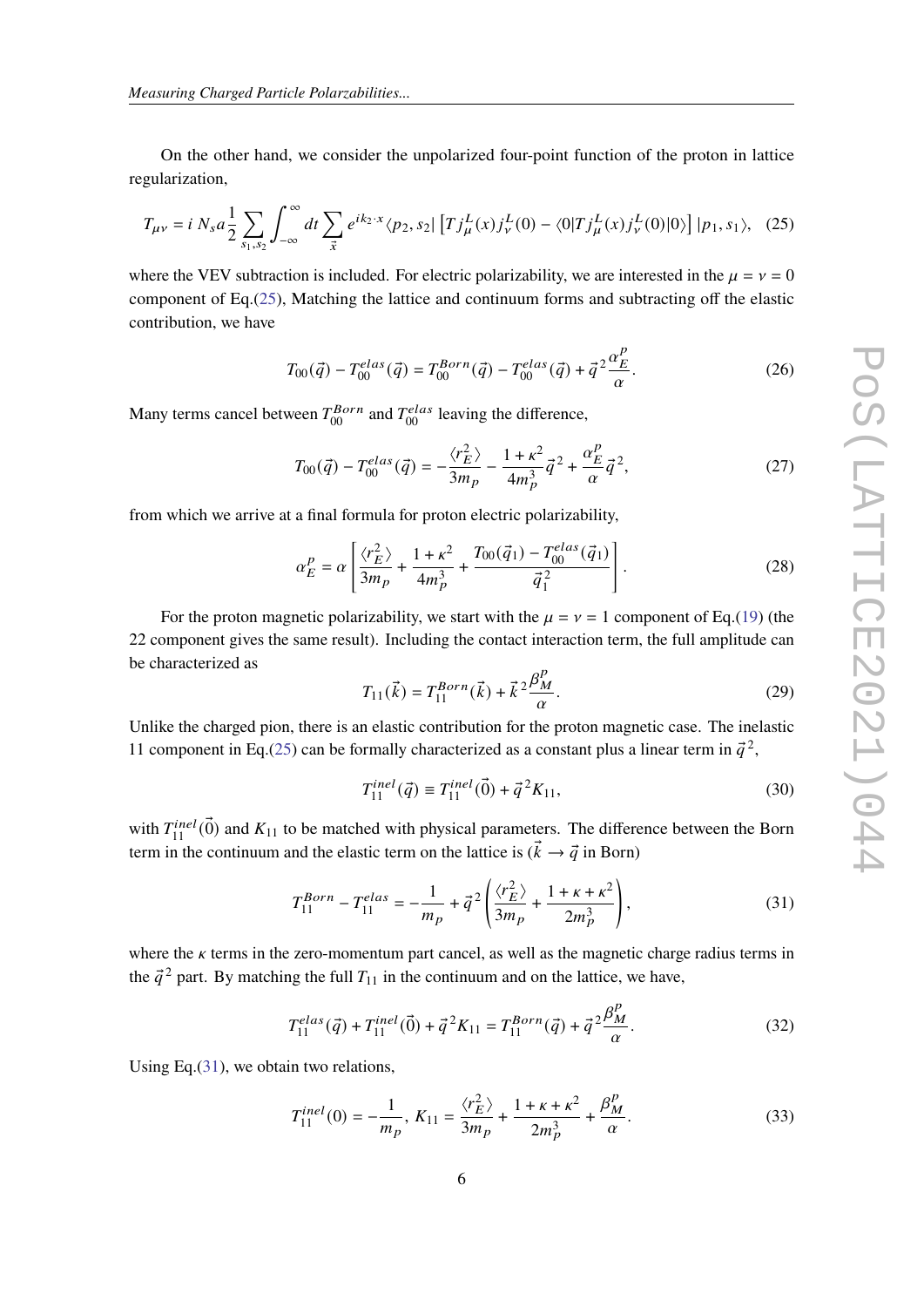We see the same sum rule in the first relation as for the charged pion. The second relation produces an expression for proton magnetic polarizability on the lattice,

$$
\beta_M^P = \alpha \left[ -\frac{\langle r_E^2 \rangle}{3m_P} - \frac{1 + \kappa + \kappa^2}{2m_P^3} + \frac{T_{11}^{inel}(\vec{q}_1) - T_{11}^{inel}(\vec{0})}{\vec{q}_1^2} \right],\tag{34}
$$

where we have used Eq.[\(30\)](#page-5-2) for  $K_{11}$ . It turns out there is no elastic part to the zero momentum amplitude  $T_{11}(\vec{0})$ . Using the full amplitude  $T_{11}$ , we write the final lattice formula for proton magnetic polarizability as,

<span id="page-6-0"></span>
$$
\beta_M^P = \alpha \left[ -\frac{\langle r_E^2 \rangle}{3m_P} - \frac{1 + \kappa + \kappa^2}{2m_P^3} + \frac{T_{11}(\vec{q}_1) - T_{11}^{elas}(\vec{q}_1) - T_{11}(\vec{0})}{\vec{q}_1^2} \right].
$$
\n(35)

Compared to charged pion magnetic polarizability  $\beta_M^{\pi}$  in Eq.[\(18\)](#page-4-1), proton  $\beta_N^P$  $\frac{p}{M}$  has two extra terms: a mass contribution and an elastic contribution.

#### **4. Lattice measurement**

Having obtained polarizability formulas in Eq.[\(13\)](#page-3-4) and Eq.[\(18\)](#page-4-1) for charged pion, and Eq.[\(28\)](#page-5-3) and Eq.[\(35\)](#page-6-0) for proton, we now discuss how to measure them in lattice QCD. First, we need to match the kinematics used in deriving the expressions, *i.e.*, with hadrons at rest and photons having spacelike momentum in the z-direction <sup>[3](#page-6-1)</sup>,

$$
p_1 = (m_h, \vec{0}),
$$
  
\n
$$
q_1 = (0, q\hat{z}), q_2 = (0, -q\hat{z}), q \ll m_h,
$$
  
\n
$$
p_2 = q_2 + q_1 + p_1 = (m_h, \vec{0}),
$$
\n(36)

It is the same kinematics as in Eq. [\(2\)](#page-1-3) but expressed differently to match what is being done on the lattice. We construct the four-point current-current correlation function,

$$
P_{\mu\nu}(\vec{x}_2, \vec{x}_1, t_3, t_2, t_1, t_0) \equiv \frac{\langle 0 | \psi^\dagger(x_3) : j^L_{\mu}(x_2) j^L_{\nu}(x_1) : \psi(x_0) | 0 \rangle}{\langle 0 | \psi^\dagger(t_3) \psi(t_0) | 0 \rangle}, \tag{37}
$$

where the two-point function is for normalization,  $\psi$  is the interpolating field of the hadron, and normal ordering is used to include the VEV contribution. In the case of proton, sum over final spin and average over initial spin are assumed for unpolarized measurement. Note there is no explicit reference to  $\vec{x}_3$  and  $\vec{x}_0$  since they are absorbed in building zero-momentum hadrons at fixed times  $t_3$  and  $t_0$  from wall-sourced quark propagators. We have  $t_3 > t_{1,2} > t_0$  and  $t_{1,2}$  indicates the two possibilities of time ordering. When the times are well separated (defined by the time limits  $t_3 \gg t_{1,2} \gg t_0$ ) the correlator is dominated by the ground state,

$$
P_{\mu\nu}(\vec{x}_2, \vec{x}_1, t_3, t_2, t_1, t_0) \to \langle h(\vec{0}) | T j^L_{\mu}(r) j^L_{\nu}(0) | h(\vec{0}) \rangle - \langle 0 | T j^L_{\mu}(r) j^L_{\nu}(0) | 0 \rangle, \tag{38}
$$

<span id="page-6-1"></span><sup>&</sup>lt;sup>3</sup>For general discussion, we use  $h$  to represent either charged pion or proton.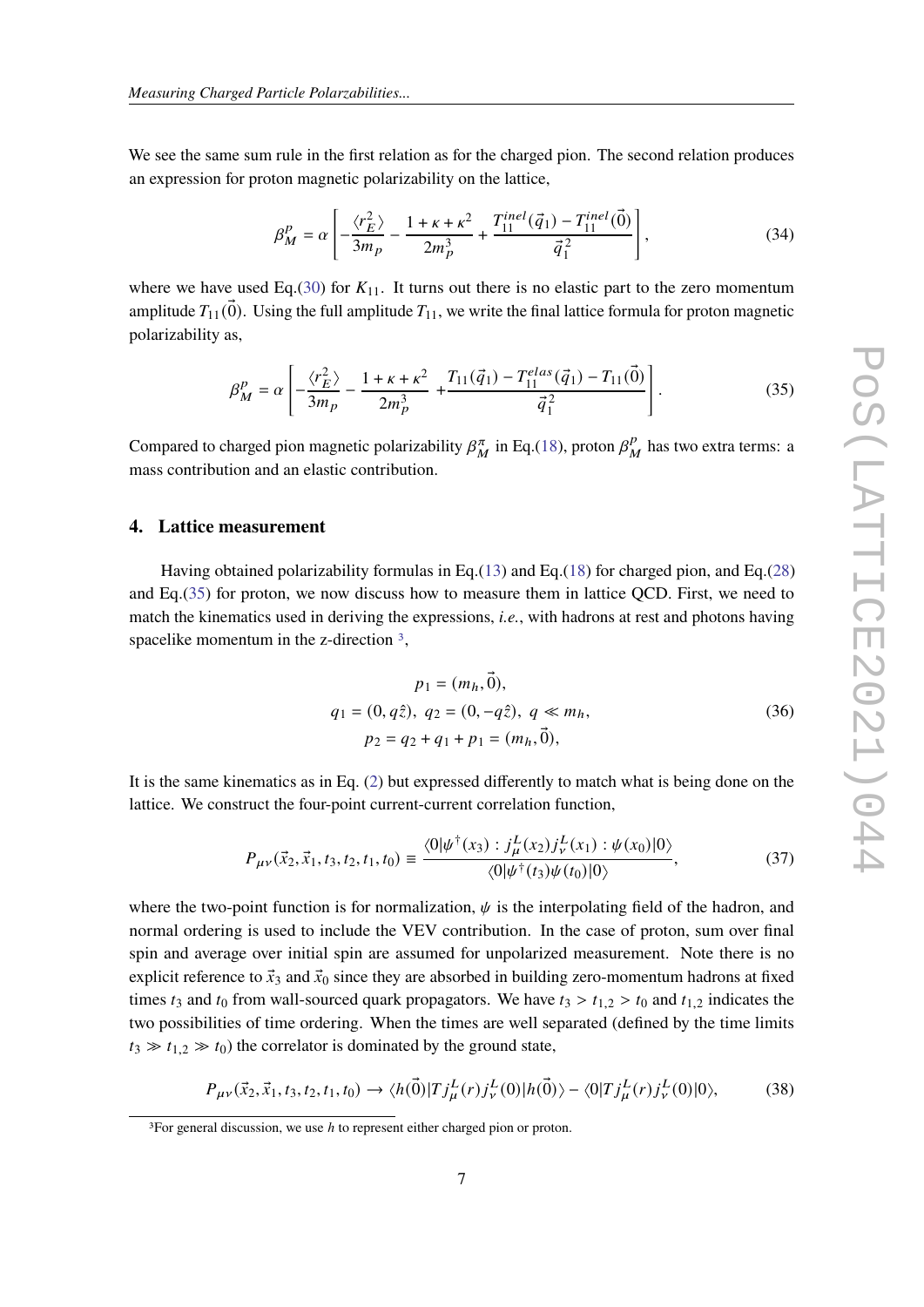where translation invariance has been used to shift the bilinear to  $r = x_2 - x_1$  and 0. To implement the special kinematics we consider the Fourier transform (suppressing  $t_3$  and  $t_0$  for clarity)

<span id="page-7-0"></span>
$$
Q_{\mu\nu}(\vec{q}, t_2, t_1) \equiv N_s \sum_{\vec{r}} e^{-i\vec{q}\cdot\vec{r}} P_{\mu\nu}(\vec{x}_2, \vec{x}_1, t_3, t_2, t_1, t_0), \tag{39}
$$

where  $\vec{q}$  is lattice momentum. Charged pion electric polarizability in Eq.[\(13\)](#page-3-4) is measured on the lattice by

$$
\alpha_E^{\pi} = \alpha \left\{ \frac{\langle r^2 \rangle}{3m_{\pi}} + \frac{2a}{\vec{q}_1^2} \int_0^{\infty} dt \left[ Q_{00}(\vec{q}_1, t) - Q_{00}^{elas}(\vec{q}_1, t) \right] \right\}.
$$
 (40)

Charged pion magnetic polarizability in Eq.[\(18\)](#page-4-1) is measured on the lattice by

$$
\beta_M^{\pi} = \alpha \left\{ -\frac{\langle r^2 \rangle}{3m_{\pi}} + \frac{2a}{\vec{q}_1^2} \int_0^{\infty} dt \left[ Q_{11}(\vec{q}_1, t) - Q_{11}(\vec{0}, t) \right] \right\},
$$
\n(41)

where  $Q_{11}(\vec{q}_1, t)$  is the 11 component of Eq.[\(39\)](#page-7-0). The four-point function  $Q_{00}(\vec{q}_1, t)$  already contains information on  $\langle r_E^2 \rangle$  in its elastic limit [\[14,](#page-8-6) [15\]](#page-8-7). The proton electric polarizability in Eq.[\(28\)](#page-5-3) can be measured on the lattice by

$$
\alpha_E^P = \alpha \left\{ \frac{\langle r_E^2 \rangle}{3m_P} + \frac{1+\kappa^2}{4m_P^3} + \frac{2a}{\vec{q}_1^2} \int_0^\infty dt \left[ Q_{00}(\vec{q}_1, t) - Q_{00}^{elas}(\vec{q}_1, t) \right] \right\},\tag{42}
$$

and the magnetic polarizability in Eq.[\(35\)](#page-6-0) by

$$
\beta_M^P = \alpha \left\{ -\frac{\langle r_E^2 \rangle}{3m_p} - \frac{1 + \kappa + \kappa^2}{2m_p^3} + \frac{2a}{\vec{q}_1^2} \int_0^\infty dt \left[ Q_{11}(\vec{q}_1, t) - Q_{11}^{elas}(\vec{q}_1, t) - Q_{11}(\vec{0}, t) \right] \right\}.
$$
 (43)

 $Q_{11}^{elas}(\vec{q}_1,t)$  and  $Q_{00}^{elas}(\vec{q}_1,t)$  contain the information to extract  $\langle r_E^2 \rangle$  and  $\kappa$ . The close coupling between the electric and magnetic suggests that it is most efficient to measure the two polarizabilities together, with associated mass, charge radius, and magnetic moment in the same simulation. This should be done on a configuration by configuration basis to maintain correlations.

#### **5. Conclusions and acknowledgements**

In this work we lay out a program for the use of four-point correlation functions by revitalizing an earlier study on electric polarizability of charged pions. The approach bears a close resemblance to the physical Compton scattering process with a transparent physical picture and conceptual clarity.

Four-point function techniques are also useful for hadron structure function calculations leading to parton distribution functions. The same Compton meson and baryon quark-line diagrams are evaluated, except now at high momentum transfer. The key to this evaluation is the implementation of the inverse Laplace transform [\[16\]](#page-8-8), such as the Bayesian reconstruction method employed in Ref. [\[10\]](#page-8-2). Using this technique, useful comparisons on proposed continuum forms can be examined.

WW would like to acknowledge a Baylor University Arts and Sciences Research Leave. We also thank Xuan-He Wang and Yang Fu for catching an error in the intermediate steps for proton electric polarizability which did not affect the final results. This work was supported in part by DOE Grant No. DE-FG02-95ER40907.